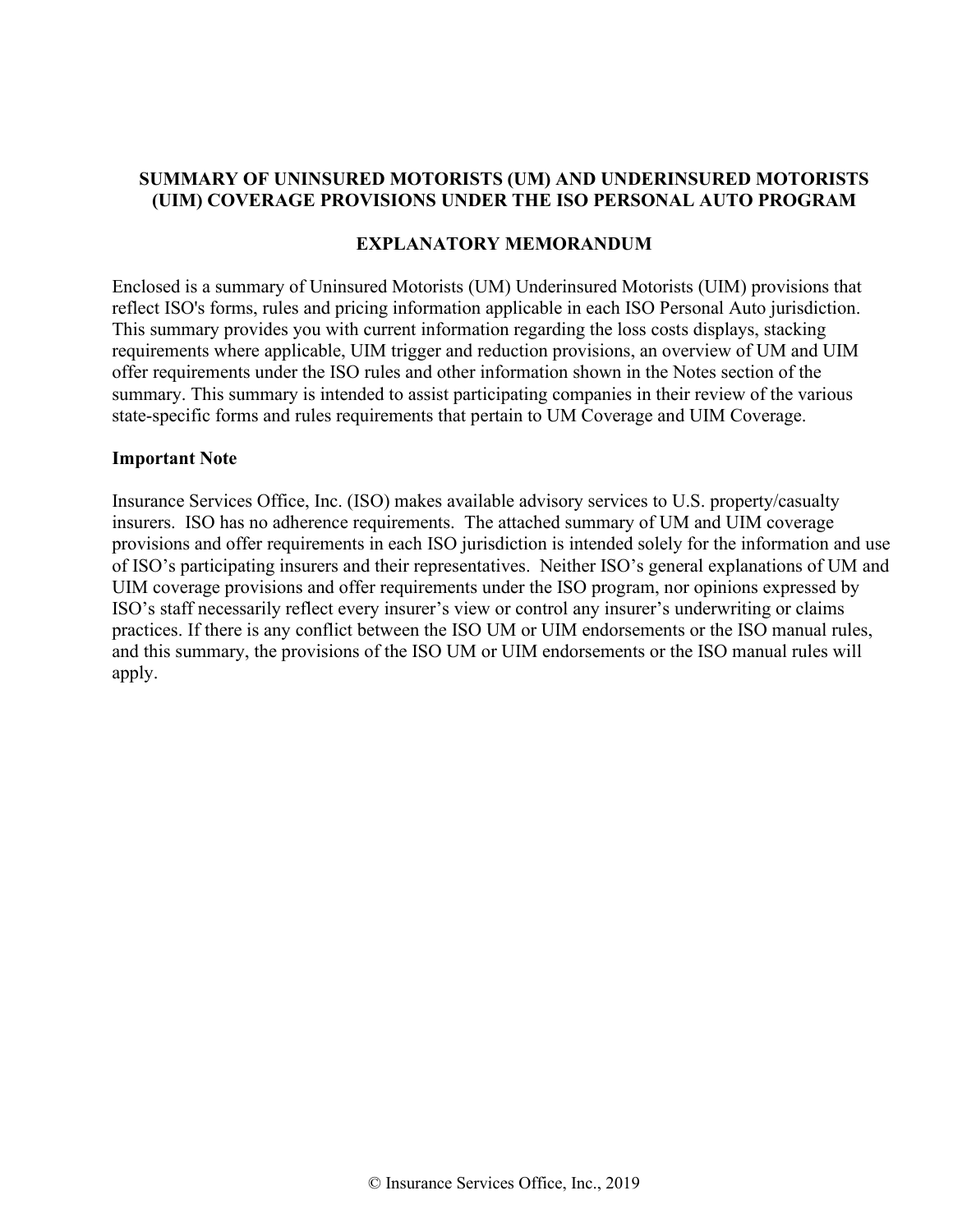|         | <b>Coverage Structure</b><br><b>Form Number</b>        | <b>Intra-Policy</b><br><b>Stacking</b> | <b>Inter-Policy</b><br><b>Stacking</b> | <b>UIM</b> Trigger | <b>UIM</b> Reduction | Overview of<br><b>Offer requirements</b>                                                                                                                                                                                      | <b>Notes</b>                                                                                                                                                                                               |
|---------|--------------------------------------------------------|----------------------------------------|----------------------------------------|--------------------|----------------------|-------------------------------------------------------------------------------------------------------------------------------------------------------------------------------------------------------------------------------|------------------------------------------------------------------------------------------------------------------------------------------------------------------------------------------------------------|
|         |                                                        |                                        |                                        |                    |                      |                                                                                                                                                                                                                               |                                                                                                                                                                                                            |
| Alabama | Combined UM/UIM BI<br>PP 04 31                         | Yes                                    | Yes                                    | Damages            | Damages              | UM/UIM BI shall be afforded but not in excess<br>of the liability limits. Named insured may<br>reject in writing. If there is more than one<br>named insured, each named insured must reject<br>the coverage in writing.      | Insureds may intra-policy stack the<br>limits on up to 3 vehicles on the policy.                                                                                                                           |
| Alaska  | Combined UM/UIM BI and<br><b>UM/UIM PD</b><br>PP 04 93 | N <sub>o</sub>                         | N <sub>o</sub>                         | Damages            | Damages              | Combined UM/UIM BI must be offered at<br>limits equal to liability limits. Named insured<br>can reject 1) UM/UIM BI 2) UM/UIM PD or<br>(3) both UM/UIM BI & UM/UIM PD, or select<br>lower limits but not less than FR limits. |                                                                                                                                                                                                            |
|         | Combined UM/UIM BI<br>PP 04 93                         | N <sub>o</sub>                         | N <sub>o</sub>                         | Damages            | Damages              | Combined UM/UIM BI must be offered at<br>limits equal to liability limits. Named insured<br>may reject in writing.                                                                                                            |                                                                                                                                                                                                            |
|         | Combined UM/UIM PD<br>PP 04 93                         | N <sub>o</sub>                         | No                                     | Damages            | Damages              | Combined UM/UIM PD must be offered at<br>limits equal to FR limit for UM/UIM PD<br>coverage. Named insured may reject in<br>writing.                                                                                          | UM/UIM PD is subject to a mandatory<br>\$250 deductible.                                                                                                                                                   |
| Arizona | <b>UMBI</b><br>PP 04 77                                | No                                     | N <sub>o</sub>                         |                    |                      | UM BI shall be offered at limits equal to BI<br>liability limits. Named insured may reject in<br>writing or select lower limits, but not less than<br>FR limits.                                                              |                                                                                                                                                                                                            |
|         | <b>UIM BI</b><br>PP 04 89                              | N <sub>o</sub>                         | N <sub>o</sub>                         | Damages            | Damages              | UIM BI shall be offered at limits equal to BI<br>liability limits. Named insured may reject in<br>writing or select lower limits, but not less than<br>FR limits.                                                             | The rejection of UM BI and UIM BI<br>coverages or selection of lower limits<br>shall be made on a form approved by the<br>Director of Insurance except where<br>coverage is purchased at liability limits. |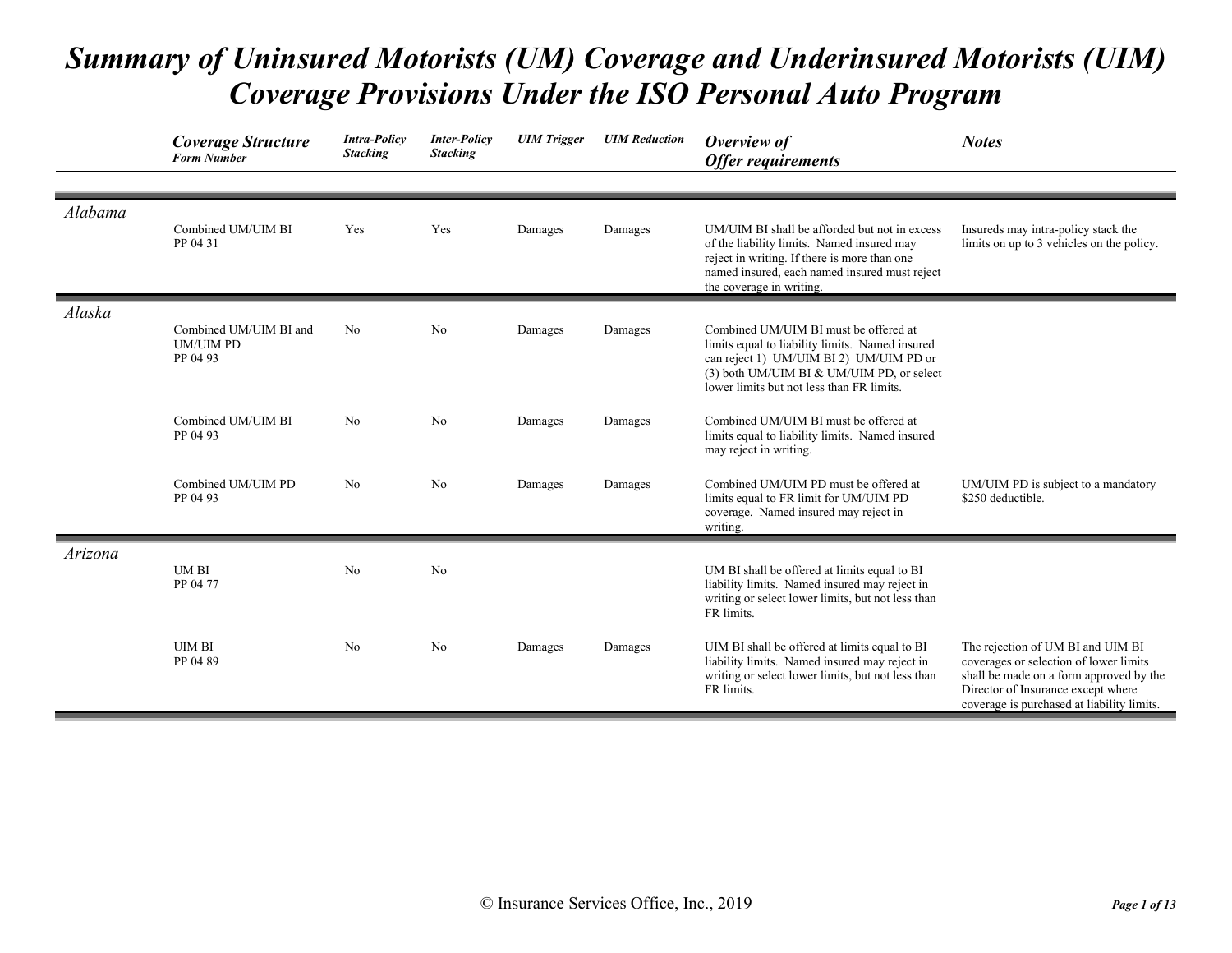|             | <b>Coverage Structure</b><br><b>Form Number</b>    | <b>Intra-Policy</b><br><b>Stacking</b> | <b>Inter-Policy</b><br><b>Stacking</b> | <b>UIM</b> Trigger | <b>UIM</b> Reduction | Overview of<br><b>Offer requirements</b>                                                                                                                                                                                                                                          | <b>Notes</b>                                                                                |
|-------------|----------------------------------------------------|----------------------------------------|----------------------------------------|--------------------|----------------------|-----------------------------------------------------------------------------------------------------------------------------------------------------------------------------------------------------------------------------------------------------------------------------------|---------------------------------------------------------------------------------------------|
| Arkansas    | UM BI<br>PP 04 95                                  | N <sub>o</sub>                         | No                                     |                    |                      | UM BI must be afforded at limits not less than<br>FR limits. Named insured may reject UM BI in<br>writing. Subject to certain exceptions, if<br>liability limits greater than FR limits are<br>purchased, increased UM limits must be offered<br>up to policy's liability limits. |                                                                                             |
|             | Combined UM BI and UM PD<br>PP 04 95               | No.                                    | No                                     |                    |                      | Combined UM BI and UM PD must be offered<br>if UM BI is purchased. Named insured may<br>reject UM PD in writing.                                                                                                                                                                  | Subject to certain exceptions, UM PD is<br>subject to a mandatory \$200 deductible.         |
|             | <b>UIM BI</b><br>PP 04 34                          | No                                     | No                                     | Damages            | Damages              | UIM BI must be offered at limits equal to FR<br>limits. Named insured may reject in writing.                                                                                                                                                                                      |                                                                                             |
| California  | Combined UM/UIM BI<br>PP 04 87                     | N <sub>o</sub>                         | No                                     | Limits             | Limits               | Combined UM/UIM shall be offered at limits<br>equal to BI liability limits. Named insured may<br>reject in writing UM/UIM BI or select lower<br>limits but not less than the FR limits.                                                                                           | \$3,500 per accident limit applies to UM<br>PD. No other limits are available.              |
|             | <b>UMPD</b><br>PP 04 87                            | No                                     | No                                     |                    |                      | UM PD shall be offered in writing where UM<br>BI is afforded and collision coverage is not<br>afforded. Named insured may reject UM PD.                                                                                                                                           |                                                                                             |
| Colorado    | Combined UM/UIM BI<br>PP 04 25                     | No                                     | Yes*                                   | Damages            | Damages              | Combined UM/UIM BI must be afforded.<br>Named insured may reject UM/UIM BI in<br>writing. Increased limits shall be offered in an<br>amount equal to the single limit liability or<br>bodily injury liability limits of the policy.*                                              | Per-policy rating applies*                                                                  |
|             | UM PD<br>PP 04 37                                  | No                                     | No                                     |                    |                      | UM PD shall be afforded at the request of the<br>named insured if collision coverage is not<br>afforded.                                                                                                                                                                          | At the option of the insured, coverage<br>may be subject to a \$100 or \$200<br>deductible. |
| Connecticut | UM BI combined with<br>Standard UIM BI<br>PP 04 91 | No                                     | No                                     | Limits             | Limits               | UM/UIM shall be afforded at limits equal to<br>liability limits. Named insured may, by written<br>request, select lower UM/UIM limits but not<br>less than \$50,000 single limit or<br>\$25,000/\$50,000 split limits BI. Increased<br>limits must be offered.                    |                                                                                             |
|             | UM BI combined with UIM<br>BI                      | No                                     | No                                     | Damages            | Damages              | An option to select UIM Conversion Coverage<br>shall be offered.                                                                                                                                                                                                                  |                                                                                             |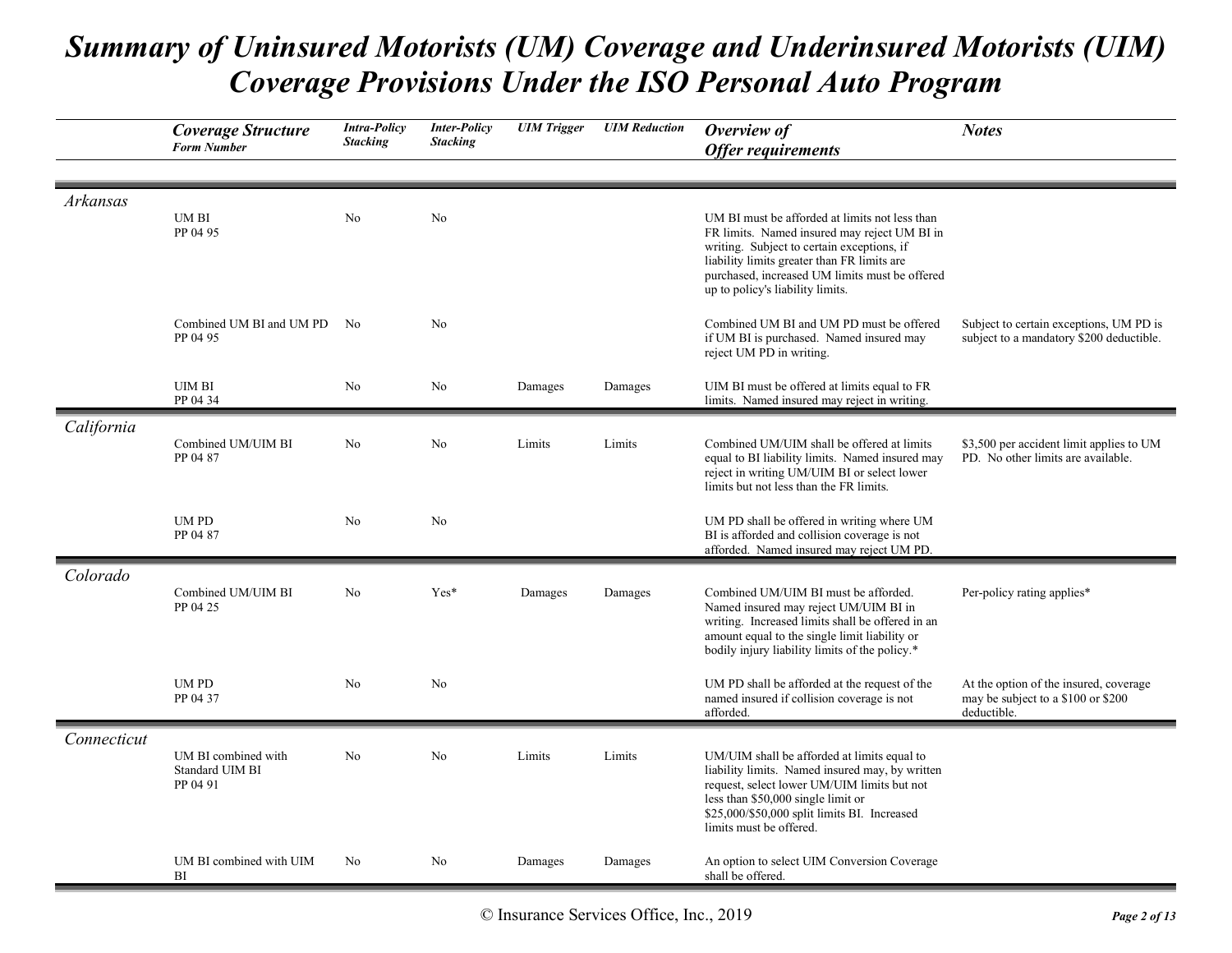| Coverage Structure<br><b>Form Number</b> | <b>Intra-Policy</b><br><b>Stacking</b> | <b>Inter-Policy</b><br><b>Stacking</b> | <b>UIM Trigger</b> | <b>UIM Reduction</b> | Overview of<br><b>Offer requirements</b> | <b>Notes</b> |
|------------------------------------------|----------------------------------------|----------------------------------------|--------------------|----------------------|------------------------------------------|--------------|
|                                          |                                        |                                        |                    |                      |                                          |              |
| Conversion Coverage<br>PP 04 91          |                                        |                                        |                    |                      |                                          |              |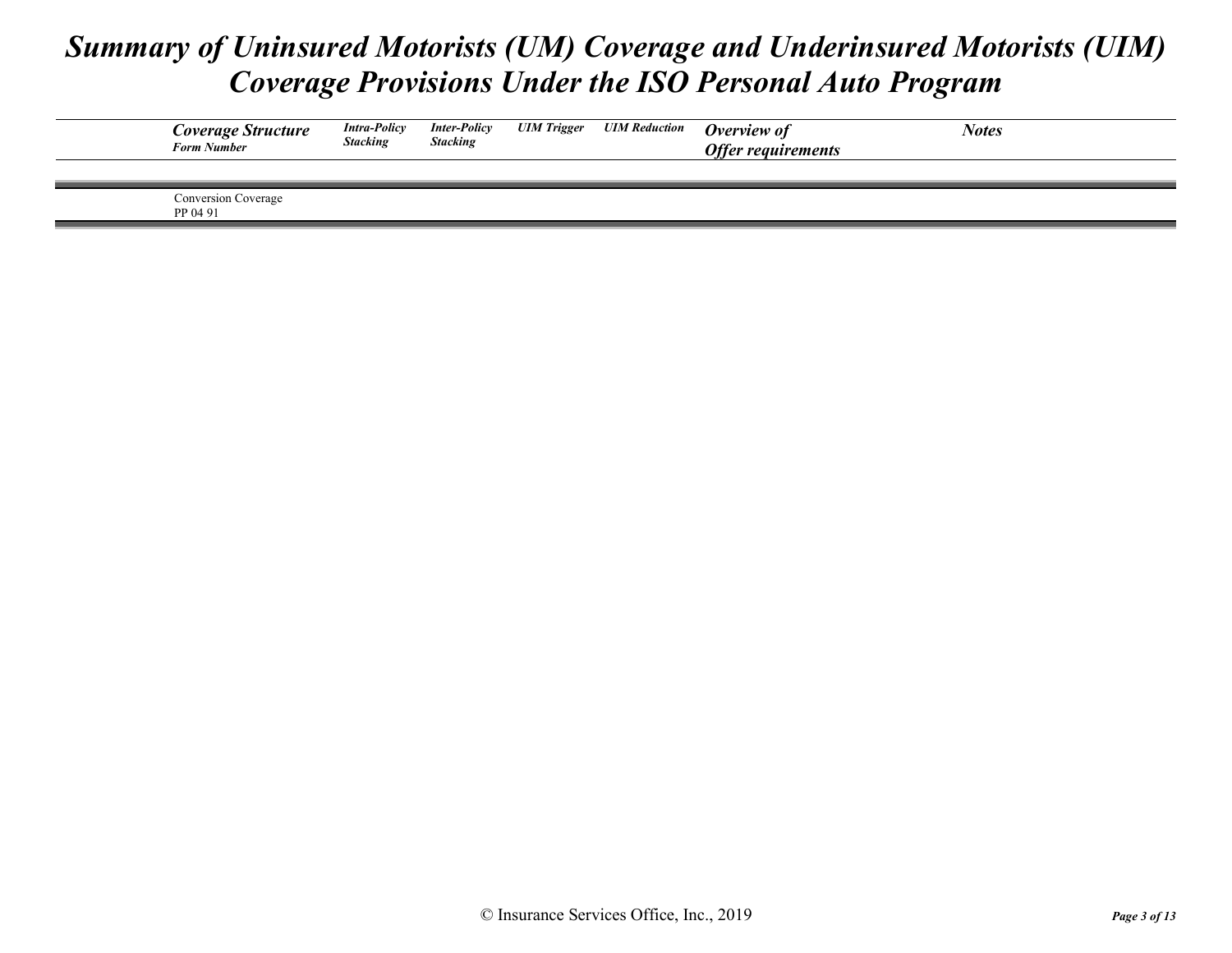|                      | Coverage Structure<br><b>Form Number</b>                          | <b>Intra-Policy</b><br><b>Stacking</b> | <b>Inter-Policy</b><br><b>Stacking</b> | <b>UIM</b> Trigger            | <b>UIM Reduction</b> | Overview of<br><b>Offer requirements</b>                                                                                                                                                                             | <b>Notes</b>                                                                                                                                                                                                  |
|----------------------|-------------------------------------------------------------------|----------------------------------------|----------------------------------------|-------------------------------|----------------------|----------------------------------------------------------------------------------------------------------------------------------------------------------------------------------------------------------------------|---------------------------------------------------------------------------------------------------------------------------------------------------------------------------------------------------------------|
|                      |                                                                   |                                        |                                        |                               |                      |                                                                                                                                                                                                                      |                                                                                                                                                                                                               |
| Delaware             | Combined UM/UIM BI and<br>UM PD<br>PP 04 71                       | No                                     | No                                     | Damages                       | Damages              | Combined UM/UIM BI and UM PD shall be<br>afforded at limits not less than FR limits.<br>Named insured may reject UM/UIM in writing.<br>Increased limits must be offered.                                             | * Refer to Insuring Agreement.<br>UM PD is subject to a mandatory \$250<br>deductible.                                                                                                                        |
| District of Columbia |                                                                   |                                        |                                        |                               |                      |                                                                                                                                                                                                                      |                                                                                                                                                                                                               |
|                      | Combined UM BI and UM PD<br>PP 04 56                              | No                                     | No                                     |                               |                      | Combined UM BI and UM PD must be<br>afforded. Increased limits may be afforded.                                                                                                                                      | UM PD is subject to a mandatory \$200<br>deductible.                                                                                                                                                          |
|                      | Combined UIM BI and<br><b>UIM PD</b><br>PP 04 56                  | No                                     | No                                     | Damages                       | Damages              | Combined UIM BI and UIM PD must be<br>afforded. Increased limits may be afforded.                                                                                                                                    | UIM PD is subject to a mandatory \$200<br>deductible.                                                                                                                                                         |
| Florida              |                                                                   |                                        |                                        |                               |                      |                                                                                                                                                                                                                      |                                                                                                                                                                                                               |
|                      | Combined UM/UIM BI<br>(Stacked)<br>PP 04 43                       | Yes                                    | Yes                                    | Damages                       | Damages              | Combined UM/UIM BI (stacked) must be<br>afforded at limits equal to liability limits.<br>Named insured may reject UM/UIM in writing<br>or select lower limits on a form approved by the<br>Insurance Commissioner.   | Insured may select the non-stacked<br>option. The insurer must at least<br>annually notify the named insured of his<br>options as to UM Coverage. Notice<br>must be given in a manner approved by<br>the DOI. |
|                      | Combined UM/UIM BI<br>(Non-Stacked)<br>PP 04 42                   | No                                     | No                                     | Damages                       | Damages              | Combined UM/UIM BI (non-stacked) may be<br>offered at limits equal to liability limits.<br>Named insured may reject UM/UIM in writing<br>or select lower limits on a form approved by the<br>Insurance Commissioner. |                                                                                                                                                                                                               |
| Georgia              |                                                                   |                                        |                                        |                               |                      |                                                                                                                                                                                                                      |                                                                                                                                                                                                               |
|                      | Combined UM/UIM BI and<br><b>UM/UIM PD</b><br>PP 04 54 (Added-On) | N <sub>o</sub>                         | Yes                                    | Modified<br>Damages           | Damages              | Uninsured Motorists Add-On Coverage shall be<br>afforded at limits equal to liability limits.<br>Named insured may reject in writing or select<br>lower limits but not less than the FR limits.                      | Optional per-accident deductibles may<br>apply to combined UM/UIM BI and<br>UM/UIM PD.                                                                                                                        |
|                      | Combined UM/UIM BI and<br><b>UM/UIM PD</b><br>PP 14 17 (Reduced)  | N <sub>o</sub>                         | Yes                                    | Modified<br>Stacked<br>Limits | Limits               | An option to select UM Reduced Coverage<br>shall be offered.                                                                                                                                                         |                                                                                                                                                                                                               |
| Guam                 |                                                                   |                                        |                                        |                               |                      |                                                                                                                                                                                                                      |                                                                                                                                                                                                               |
|                      | UM BI<br>PP 00 01                                                 | N <sub>o</sub>                         | No                                     |                               |                      | UM BI may be afforded only if liability<br>coverage has been purchased. Increased limits<br>may be afforded but not in excess of liability<br>limits.                                                                |                                                                                                                                                                                                               |
|                      | <b>UIM BI</b><br>PP 03 11                                         | No                                     | No                                     | Limits                        | Limits               | UIM BI is provided under UM Coverage up to<br>FR limits. Increased UIM limits may be                                                                                                                                 |                                                                                                                                                                                                               |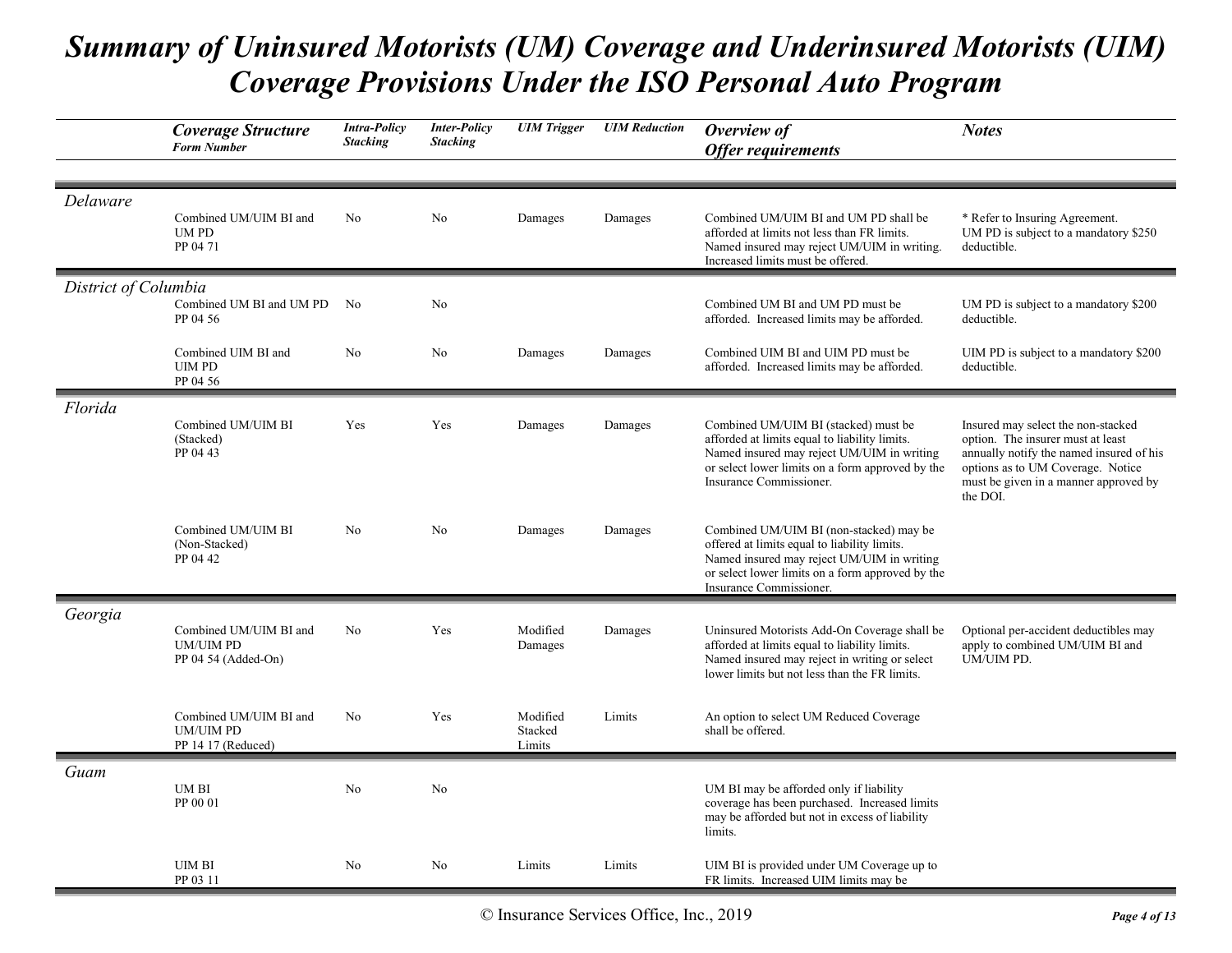|                 | <b>Coverage Structure</b><br><b>Form Number</b> | <b>Intra-Policy</b><br><b>Stacking</b> | <b>Inter-Policy</b><br><b>Stacking</b> | <b>UIM</b> Trigger | <b>UIM</b> Reduction | Overview of<br><b>Offer requirements</b>                                                                                                                                                                                                    | <b>Notes</b>                                                                                                            |
|-----------------|-------------------------------------------------|----------------------------------------|----------------------------------------|--------------------|----------------------|---------------------------------------------------------------------------------------------------------------------------------------------------------------------------------------------------------------------------------------------|-------------------------------------------------------------------------------------------------------------------------|
|                 |                                                 |                                        |                                        |                    |                      | afforded only if increased limits UM Coverage<br>is afforded and must be equal to UM limits.                                                                                                                                                |                                                                                                                         |
| Idaho           | UM BI<br>PP 00 01, PP 01 91                     | No                                     | No                                     |                    |                      | UM BI must be afforded. Named insured may<br>reject UM BI in writing.                                                                                                                                                                       |                                                                                                                         |
|                 | <b>UIM BI</b><br>PP 14 23                       | No                                     | No                                     | Limits             | Limits               | UIM BI is provided under UM Coverage up to<br>FR limits. Increased UIM limits may be<br>afforded only if increased limits UM Coverage<br>is afforded and must be equal to UM limits.                                                        |                                                                                                                         |
| <b>Illinois</b> | UM BI<br>PP 00 01, PP 01 74                     | No                                     | No                                     |                    |                      | UM BI shall be afforded at limits equal to<br>liability limits. Named insured may reject in<br>writing UM BI limits equal to liability limits<br>but not less than FR limits.                                                               |                                                                                                                         |
|                 | <b>UIM BI</b><br>PP 04 47                       | No                                     | No                                     | Modified<br>Limits | Limits               | UIM BI shall be afforded on all policies that<br>provide increased limits for UM coverage.                                                                                                                                                  |                                                                                                                         |
|                 | UM PD<br>PP 04 86                               | No                                     | No                                     |                    |                      | UM PD shall be made available under every PD<br>liability policy where collision coverage is not<br>afforded.                                                                                                                               | The limit for UM PD is \$15,000. No<br>other limits are available. UM PD is<br>subject to a mandatory \$250 deductible. |
| Indiana         | UM BI<br>PP 04 69                               | No                                     | No                                     |                    |                      | UM BI must be provided at limits equal to<br>liability limits. Named insured can reject UM<br>BI in writing.                                                                                                                                |                                                                                                                         |
|                 | UM BI and UM PD<br>PP 04 69                     | N <sub>o</sub>                         | N <sub>o</sub>                         |                    |                      | UM BI must be provided at limits equal to<br>liability limits and UM PD at limits equal to FR<br>limits. Named insured can reject UM BI in<br>writing; or UM PD only.                                                                       | UM PD is subject to an optional \$300<br>deductible.                                                                    |
|                 | <b>UIM BI</b><br>PP 14 02                       | No                                     | No                                     | Modified<br>Limits | Limits               | UIM BI must be provided at limits equal to<br>liability limits. Named insured has right to<br>reject UIM BI in writing.                                                                                                                     |                                                                                                                         |
| Iowa            | UM BI (Non-Stacked)<br>PP 04 60                 | N <sub>o</sub>                         | N <sub>o</sub>                         |                    |                      | UM BI (Non-Stacked) shall be afforded.<br>Named insured can reject this coverage in<br>writing. If there is more than one named<br>insured, each named insured must reject the<br>coverage in writing. Increased limits may be<br>afforded. |                                                                                                                         |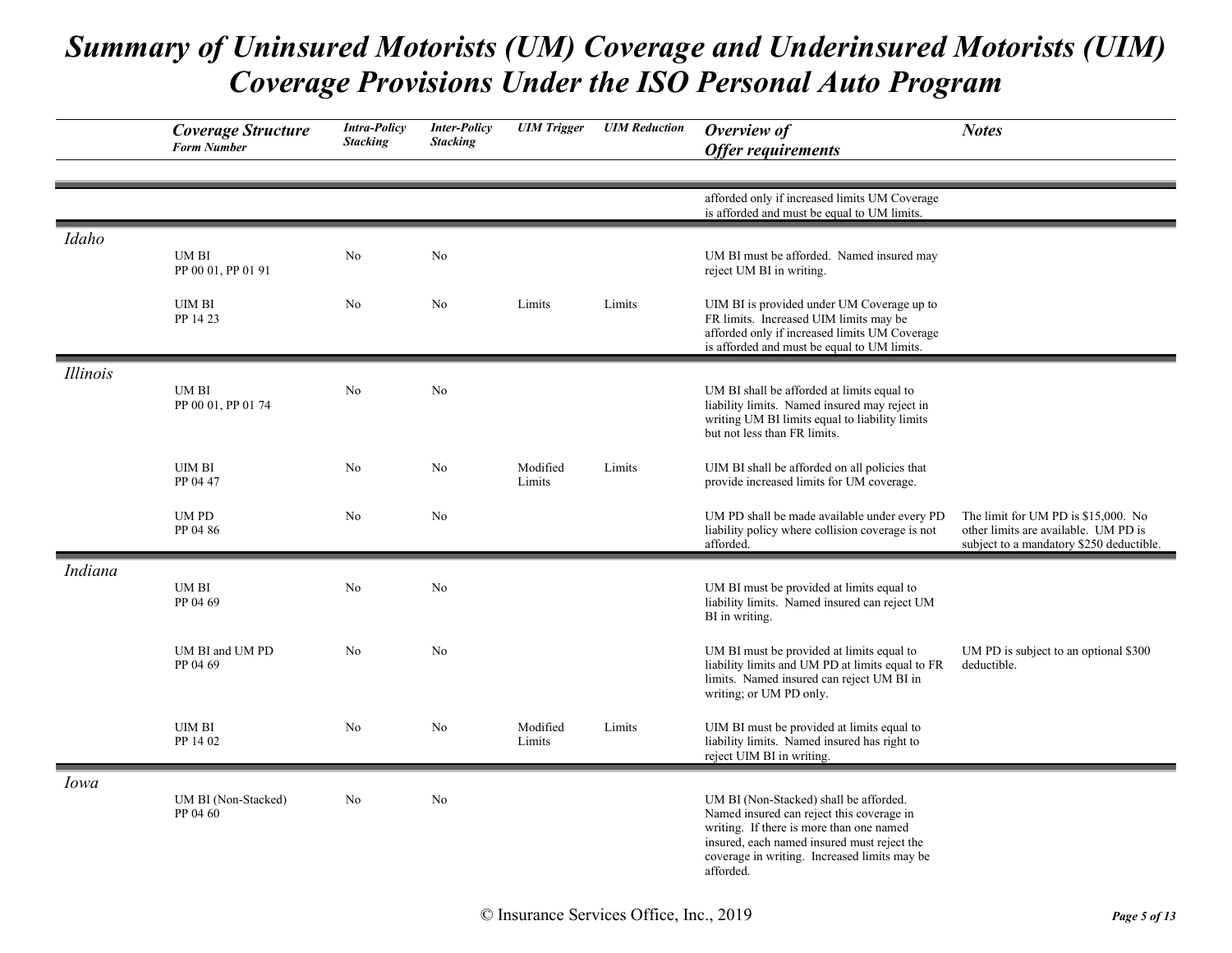|           | <b>Coverage Structure</b><br><b>Form Number</b> | <b>Intra-Policy</b><br><b>Stacking</b> | <b>Inter-Policy</b><br><b>Stacking</b> | <b>UIM Trigger</b>  | <b>UIM</b> Reduction | Overview of<br><b>Offer requirements</b>                                                                                                                                                                                                    | <b>Notes</b>                                                                                                                                                                                     |
|-----------|-------------------------------------------------|----------------------------------------|----------------------------------------|---------------------|----------------------|---------------------------------------------------------------------------------------------------------------------------------------------------------------------------------------------------------------------------------------------|--------------------------------------------------------------------------------------------------------------------------------------------------------------------------------------------------|
|           | UIM BI (Non-Stacked)<br>PP 04 85                | N <sub>o</sub>                         | N <sub>o</sub>                         | Modified<br>Damages | Damages              | UIM BI (Non-Stacked) must be provided.<br>Named insured can reject this coverage in<br>writing. If there is more than one named<br>insured, each named insured must reject the<br>coverage in writing. Increased limits may be<br>afforded. |                                                                                                                                                                                                  |
|           | UM BI (Stacked)<br>PP 04 12                     | Yes                                    | Yes                                    |                     |                      | UM BI (Stacked) option may be made<br>available, only upon written rejection by the<br>named insured of UM BI (Non-Stacked).                                                                                                                | This option applies to multi-vehicle<br>policies.                                                                                                                                                |
|           | UIM BI (Stacked)<br>PP 04 14                    | Yes                                    | Yes                                    | Modified<br>Damages | Damages              | UIM BI (Stacked) option may be made<br>available, only upon written rejection by the<br>named insured of UIM BI (Non-Stacked).                                                                                                              | This option applies to multi-vehicle<br>policies.                                                                                                                                                |
| Kansas    | Combined UM/UIM BI<br>PP 04 57                  | No                                     | N <sub>o</sub>                         | Limits              | Damages              | Combined UM/UIM BI must be afforded at<br>limits equal to liability limits. Named insured<br>may reject such limits that are in excess of basic<br>limits.                                                                                  |                                                                                                                                                                                                  |
| Kentucky  | UM BI<br>PP 04 32                               | No                                     | Yes                                    |                     |                      | UM BI shall be afforded. The Named insured<br>can reject this coverage in writing. Increased<br>limits may be afforded.                                                                                                                     |                                                                                                                                                                                                  |
|           | <b>UIM BI</b><br>PP 04 39                       | No                                     | Yes                                    | Damages             | Damages              | UIM BI shall be made available upon request of<br>the named insured and may not be in excess of<br>liability limits. If UM BI is also provided, both<br>coverages shall be provided at the same limits.                                     | If UM BI/UIM BI is purchased at limits<br>less than the maximum limits available,<br>the named insured shall be notified upon<br>initial policy renewal of the availability<br>of higher limits. |
| Louisiana | Combined UM/UIM BI<br>PP 04 78                  | N <sub>o</sub>                         | N <sub>o</sub>                         | Damages             | Damages              | Combined UM/UIM BI shall be afforded at<br>limits equal to liability limits. Named insured<br>may reject UM/UIM in writing, select lower<br>limits or select Economic Loss UM coverage if<br>insurer makes the coverage available.          |                                                                                                                                                                                                  |
|           | <b>UM/UIM PD</b><br>PP 04 40                    | No                                     | No                                     | Damages             | Damages              | UM/UIM PD shall be afforded when Collision<br>coverage is not afforded provided that UM BI<br>is afforded and Named insured requests UM<br>PD in writing.                                                                                   | UM/UIM PD is subject to a mandatory<br>\$250 deductible.<br>UM/UIM PD limit is \$10,000. No other<br>limits are available.                                                                       |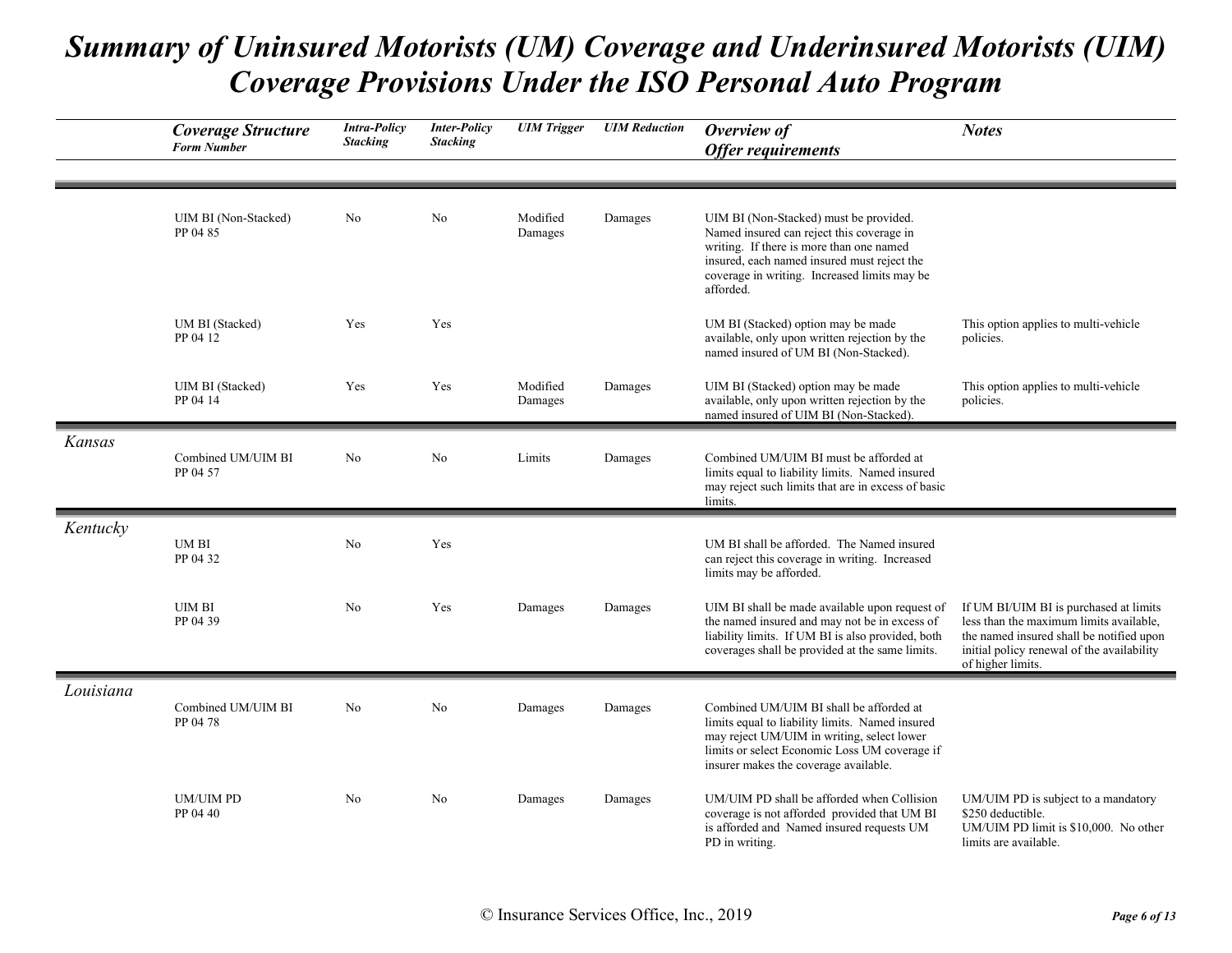|               | Coverage Structure<br><b>Form Number</b>               | <b>Intra-Policy</b><br><b>Stacking</b> | <b>Inter-Policy</b><br><b>Stacking</b> | <b>UIM</b> Trigger | <b>UIM</b> Reduction | Overview of<br><b>Offer requirements</b>                                                                                                                                                                                | <b>Notes</b>                                             |
|---------------|--------------------------------------------------------|----------------------------------------|----------------------------------------|--------------------|----------------------|-------------------------------------------------------------------------------------------------------------------------------------------------------------------------------------------------------------------------|----------------------------------------------------------|
|               | Combined UM/UIM<br>(Economic Loss)<br>PP 14 05         | No                                     | No                                     | Damages            | Damages              | An insurer may make Economic Loss UM<br>coverage available to the named insured as an<br>alternative to UM BI up to liability limits.                                                                                   |                                                          |
| Maine         | Combined UM/UIM BI<br>PP 14 13                         | N <sub>o</sub>                         | N <sub>o</sub>                         | Limits             | Limits               | Combined UM/UIM shall be afforded at limits<br>equal to liability limits. The Named insured<br>can reject the coverage in writing and select<br>lower limits, but not less than FR.                                     |                                                          |
| Maryland      | Combined UM/UIM BI and<br><b>UMPD</b><br>PP 04 59      | N <sub>o</sub>                         | No                                     | Modified<br>Limits | Limits               | Combined UM/UIM BI and UM PD shall be<br>afforded at limits equal to liability limits. The<br>named insured must be offered the option to<br>select lower limits in writing but not less than<br>FR.                    | UM/UIM PD is subject to a mandatory<br>\$250 deductible. |
| Massachusetts | UM BI<br>PP 14 19                                      | No                                     | No                                     |                    |                      | UM BI must be afforded at limits not les than<br>the limits required by the compulsory<br>automobile law of Massachusetts. Increased<br>limits of \$35,000/80,000 UM BI must be<br>offered.                             |                                                          |
|               | <b>UIM BI</b><br>PP 14 18                              | No                                     | No                                     | Limits             | Limits               | UIM BI must be offered.                                                                                                                                                                                                 |                                                          |
| Michigan      | <b>UMBI</b><br>PP 00 01, PP 01 80                      | No                                     | No                                     |                    |                      | UM BI may be afforded only if liability<br>coverage has been purchased.                                                                                                                                                 |                                                          |
|               | <b>UIM BI</b><br>PP 03 11                              | No                                     | No                                     | Limits             | Limits               | UIM is optional.                                                                                                                                                                                                        |                                                          |
| Minnesota     | Combined UM/UIM BI<br>PP 04 97                         | No                                     | No                                     | Damages            | Damages              | Combined UM/UIM BI shall be afforded at<br>limits of \$25,000/50,000 split limit or 50,000<br>single limit. Increased limits shall be offered at<br>limits equal to liability limits but not less than<br>basic limits. |                                                          |
| Mississippi   | Combined UM/UIM BI and<br><b>UM/UIM PD</b><br>PP 04 74 | Yes                                    | Yes                                    | Stacked<br>Limits  | Limits               | Combined UM/UIM BI and UM/UIM PD must<br>be afforded. Named insured can: (1) reject<br>UM/UIM entirely, OR (2) reject UM/UIM PD                                                                                         | UM/UIM PD is subject to a mandatory<br>\$200 deductible. |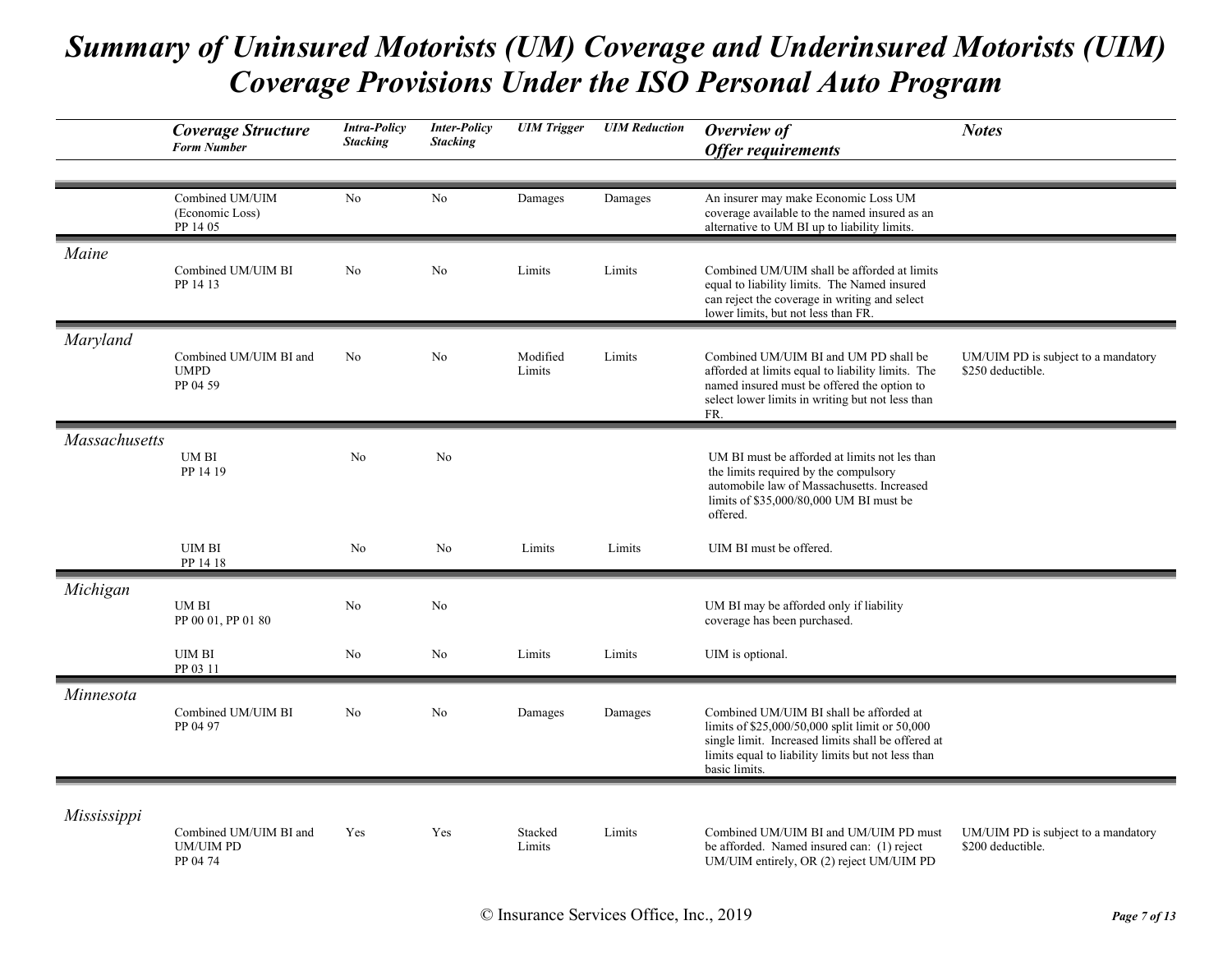| <i>Coverage Structure</i><br>Form Number | <b>Intra-Policy</b><br><b>Stacking</b> | <b>Inter-Policy</b><br><b>Stacking</b> | <b>UIM</b> Trigger | <b>UIM Reduction</b> | Overview of<br><b>Offer requirements</b> | Notes |
|------------------------------------------|----------------------------------------|----------------------------------------|--------------------|----------------------|------------------------------------------|-------|
|                                          |                                        |                                        |                    |                      |                                          |       |

portion only. No insured may have UM/UIM PD only unless UM/UIM BI is also afforded.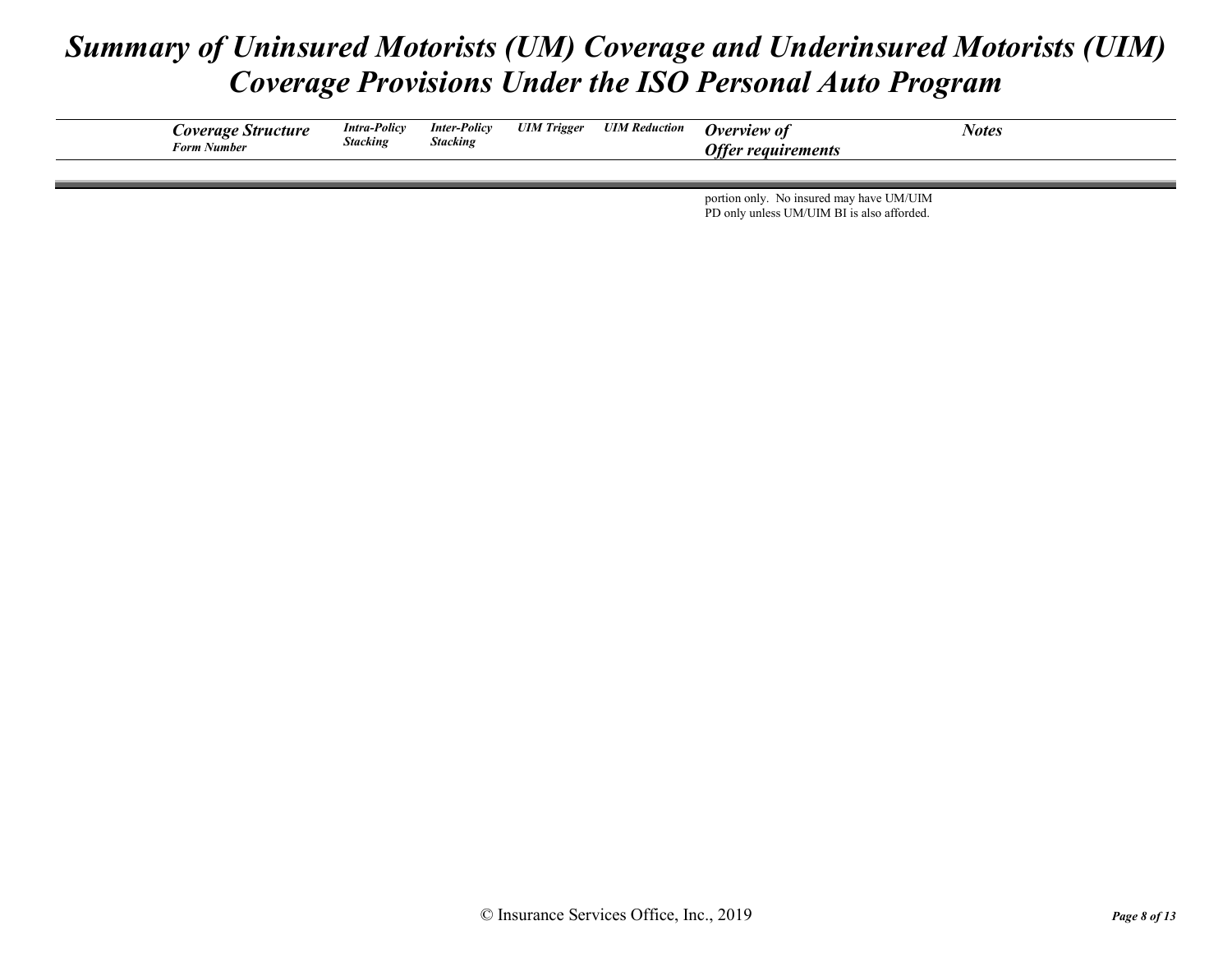|               | <b>Coverage Structure</b><br><b>Form Number</b>        | <b>Intra-Policy</b><br><b>Stacking</b> | <b>Inter-Policy</b><br><b>Stacking</b> | <b>UIM</b> Trigger  | <b>UIM</b> Reduction | Overview of<br><b>Offer requirements</b>                                                                                                                                                                | <b>Notes</b>                                                                                                            |
|---------------|--------------------------------------------------------|----------------------------------------|----------------------------------------|---------------------|----------------------|---------------------------------------------------------------------------------------------------------------------------------------------------------------------------------------------------------|-------------------------------------------------------------------------------------------------------------------------|
|               |                                                        |                                        |                                        |                     |                      |                                                                                                                                                                                                         |                                                                                                                         |
| Missouri      | <b>UMBI</b><br>PP 14 07                                | Yes                                    | Yes                                    |                     |                      | UM BI must be afforded.                                                                                                                                                                                 | Stacking applies to UM only. Only<br>Class I insureds may stack.                                                        |
|               | <b>UIM BI</b><br>PP 14 22                              | No                                     | No                                     | Damages             | Damages              | UIM BI is optional.                                                                                                                                                                                     |                                                                                                                         |
| Montana       | <b>UMBI</b><br>PP 00 01, PP 01 83*                     | No                                     | Yes                                    |                     |                      | UM BI shall be afforded and named insured<br>may reject coverage.                                                                                                                                       | Per-policy rating applies to UM and<br>UIM.                                                                             |
|               | <b>UIM BI</b><br>PP 14 30                              | No                                     | Yes                                    | Damages*            | Damages*             | UIM BI is provided under UM Coverage up to<br>FR limits. Increased UIM limits may be<br>afforded only if increased limits UM Coverage<br>is afforded and must be equal to UM limits.                    | *Refer to Amendment of Policy<br>Provisions PP 01 83.                                                                   |
| Nebraska      | Combined UM/UIM BI<br>PP 04 48                         | No                                     | No                                     | Modified<br>Damages | Damages              | Combined UM/UIM BI must be afforded at<br>limits of \$25,000/50,000 split limit or 50,000<br>single limit. The named insured can request<br>higher limits in writing.                                   |                                                                                                                         |
| Nevada        | Combined UM/UIM BI<br>PP 14 12                         | N <sub>o</sub>                         | No                                     | Damages             | Damages              | Combined UM/UIM BI shall be afforded at<br>limits equal to liability limits on a form<br>approved by the NV Ins. Commissioner.<br>Named insured may reject UM/UIM in writing<br>or select lower limits. |                                                                                                                         |
| New Hampshire |                                                        |                                        |                                        |                     |                      |                                                                                                                                                                                                         |                                                                                                                         |
|               | Combined UM/UIM BI and<br><b>UMPD</b><br>PP 04 45      | No                                     | No                                     | Modified<br>Limits* | Limits               | Combined UM/UIM BI and UM PD must be<br>afforded. Increased limits must be afforded at<br>limits equal to liability limits.                                                                             | *Refer to Amendment of Policy<br>Provisions PP 01 76.                                                                   |
| New Jersey    | Combined UM/UIM BI and<br><b>UM/UIM PD</b><br>PP 04 80 | N <sub>o</sub>                         | N <sub>o</sub>                         | Limits              | Limits               | Except for the NJ Basic PAP, combined<br>UM/UIM BI and UM/UIM PD shall be<br>afforded. Increased limits may be provided but<br>not in excess of liability limits.                                       | PD part of UM/UIM PD does not apply<br>to "hit-and-run" vehicles. UM/UIM PD<br>subject to a mandatory \$500 deductible. |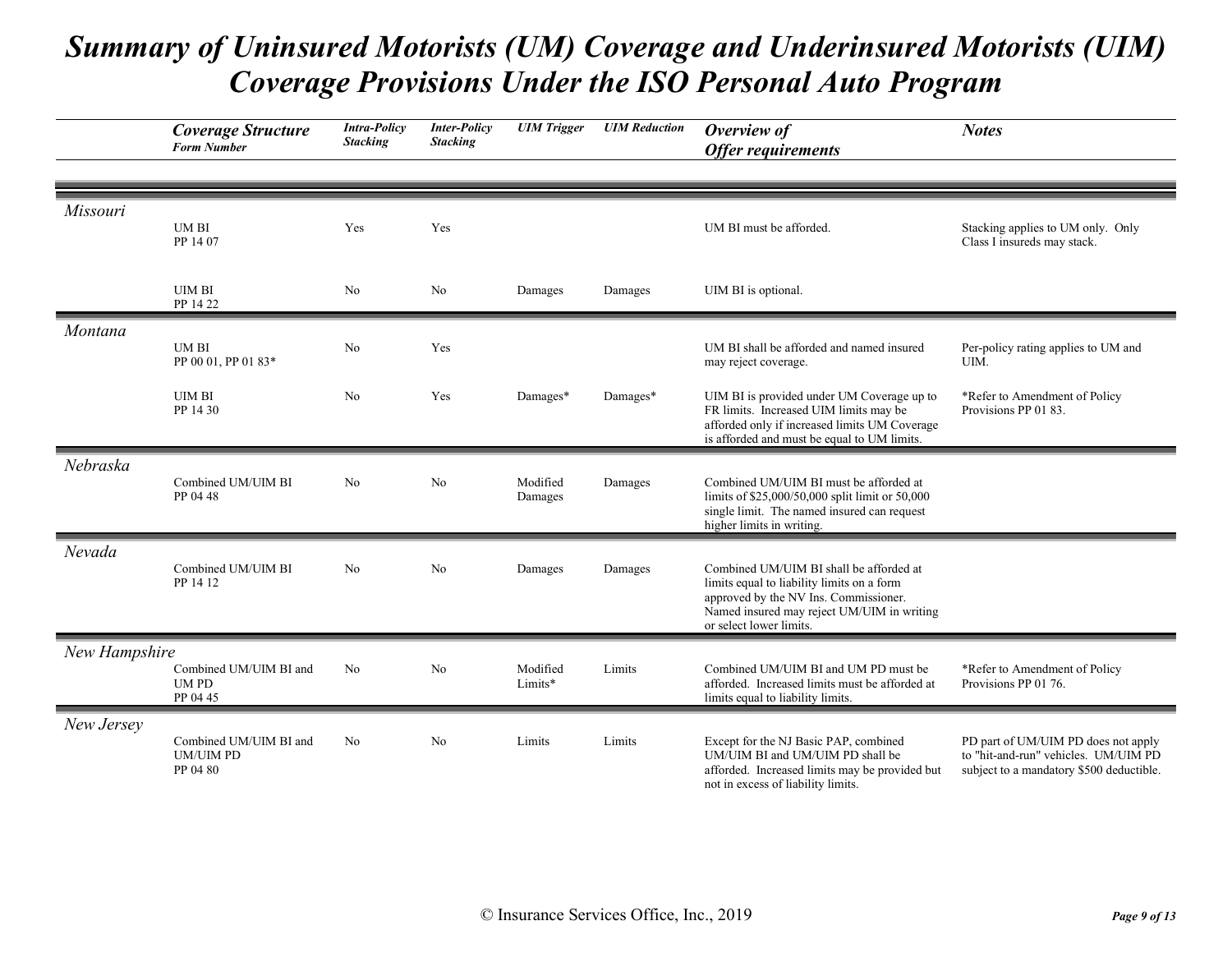|              | Coverage Structure<br><b>Form Number</b>                                                           | <b>Intra-Policy</b><br><b>Stacking</b> | <b>Inter-Policy</b><br><b>Stacking</b> | <b>UIM</b> Trigger | <b>UIM</b> Reduction | Overview of<br><b>Offer requirements</b>                                                                                                                                       | <b>Notes</b>                                                                                                                                                                                                                                                                                                                                                                                                                                                                                                                                                                                          |
|--------------|----------------------------------------------------------------------------------------------------|----------------------------------------|----------------------------------------|--------------------|----------------------|--------------------------------------------------------------------------------------------------------------------------------------------------------------------------------|-------------------------------------------------------------------------------------------------------------------------------------------------------------------------------------------------------------------------------------------------------------------------------------------------------------------------------------------------------------------------------------------------------------------------------------------------------------------------------------------------------------------------------------------------------------------------------------------------------|
| New Mexico   |                                                                                                    |                                        |                                        |                    |                      |                                                                                                                                                                                |                                                                                                                                                                                                                                                                                                                                                                                                                                                                                                                                                                                                       |
|              | Stacked UM/UIM BI and<br><b>UMPD</b><br>PP 04 61                                                   | Yes                                    | Yes                                    | Stacked<br>Limits  | Limits               | Combined UM/UIM BI and UM PD (Stacked)<br>shall be afforded. Increased limits cannot<br>exceed liability limits. Named insured may<br>reject UM/UIM in writing and may also be | Only Class 1 insureds may stack. UM<br>PD is subject to a mandatory \$250<br>deductible.                                                                                                                                                                                                                                                                                                                                                                                                                                                                                                              |
|              | Non-Stacked<br>PP 14 15                                                                            | N <sub>o</sub>                         | Yes                                    | Stacked<br>Limits  | Limits               | offered the option to select non-stacked.                                                                                                                                      | To select non-stacked UM Coverage, the<br>named insured must reject stacked UM<br>Coverage in writing. The non-stacked<br>option is rated on a per-policy basis.                                                                                                                                                                                                                                                                                                                                                                                                                                      |
| New York     | Supplementary UM/UIM BI<br>(Applicable to accidents inside<br>and outside of NY State)<br>PP 04 09 | No                                     | No                                     | Modified*          | Limits               | SUM coverage must be offered to the named<br>insured in writing. If provided, SUM includes<br>statutory \$25/50 UM coverage.                                                   | *Refer to Insuring Agreement I.<br>Definitions (3) for the following UIM<br>trigger: There is a bodily injury liability<br>insurance coverage or bond applicable to<br>such motor vehicle at the time of the<br>accident, but: (i) The amount of such<br>insurance coverage or bond is less than<br>the third-party bodily injury liability<br>limit of this policy; or (ii) The amount of<br>such insurance coverage or bond has<br>been reduced by payments to other<br>persons injured in the accident, to an<br>amount less than the third-party bodily<br>injury liability limit of this policy. |
|              | Statutory UM (Only<br>applicable to accidents within<br>NY State)<br>PP 04 76                      | No                                     | No                                     |                    |                      | Statutory UM shall be afforded on every policy<br>when SUM is not purchased.                                                                                                   |                                                                                                                                                                                                                                                                                                                                                                                                                                                                                                                                                                                                       |
| North Dakota | <b>UMBI</b><br>PP 04 30                                                                            | No                                     | No                                     |                    |                      | UM BI shall be provided at FR limits.<br>Increased limits shall also be made available at<br>the insured's request.                                                            |                                                                                                                                                                                                                                                                                                                                                                                                                                                                                                                                                                                                       |
|              | <b>UIM BI</b><br>PP 04 29                                                                          | No                                     | No                                     | Modified<br>Limits | Damages              | UIM BI shall be provided at same limits as UM<br>BI.                                                                                                                           |                                                                                                                                                                                                                                                                                                                                                                                                                                                                                                                                                                                                       |
| Ohio         | <b>UMBI</b><br>PP 04 82                                                                            | N <sub>o</sub>                         | N <sub>o</sub>                         |                    |                      | UM BI coverage may be afforded only if<br>liability coverage has been purchased.<br>Increased limits may be afforded but not in<br>excess of liability limits.                 |                                                                                                                                                                                                                                                                                                                                                                                                                                                                                                                                                                                                       |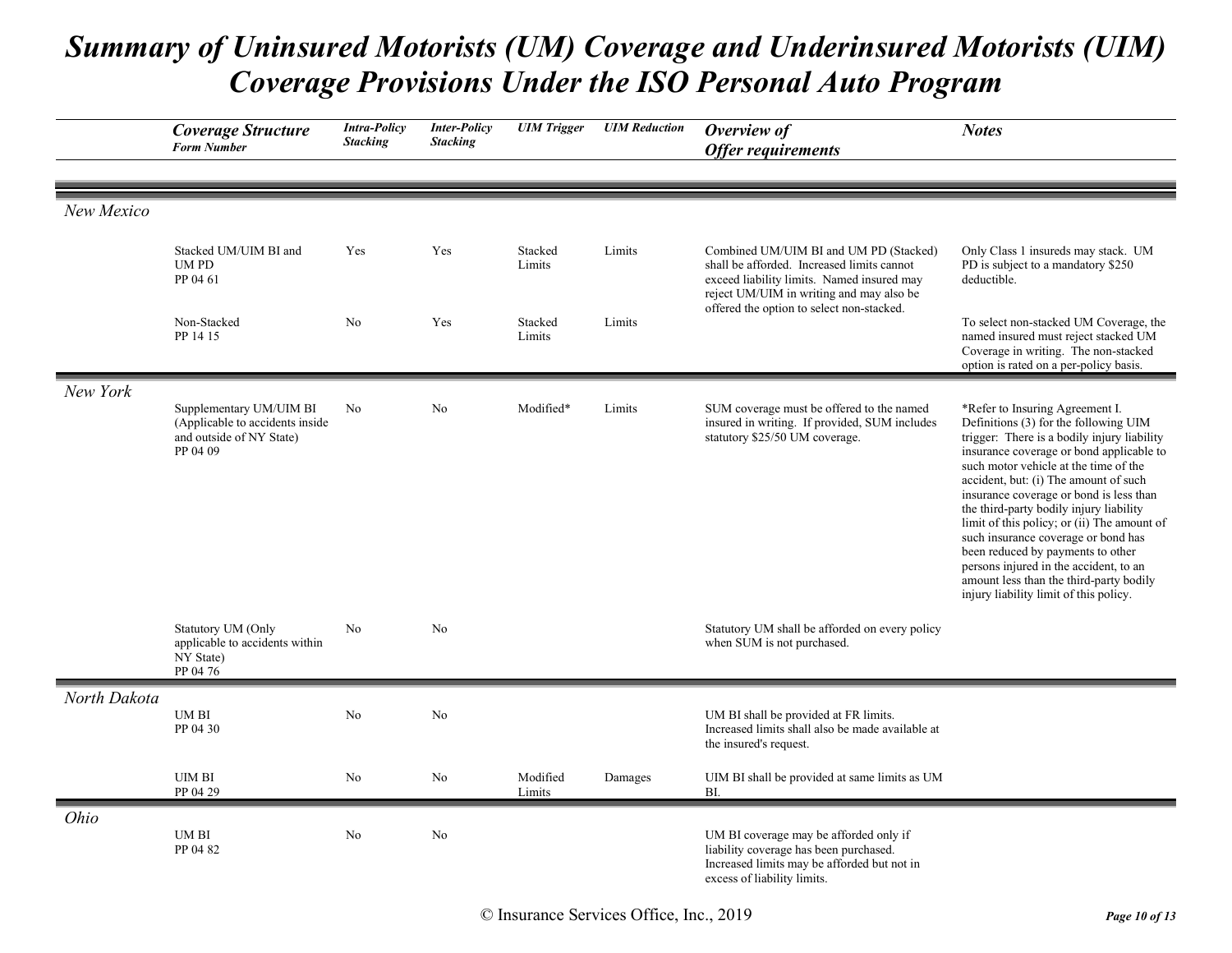|                 | <b>Coverage Structure</b><br><b>Form Number</b> | <b>Intra-Policy</b><br><b>Stacking</b> | <b>Inter-Policy</b><br><b>Stacking</b> | <b>UIM</b> Trigger | <b>UIM Reduction</b> | Overview of<br><b>Offer requirements</b>                                                                                                                                                                                                    | <b>Notes</b>                                                                                                                                                                                                                                      |
|-----------------|-------------------------------------------------|----------------------------------------|----------------------------------------|--------------------|----------------------|---------------------------------------------------------------------------------------------------------------------------------------------------------------------------------------------------------------------------------------------|---------------------------------------------------------------------------------------------------------------------------------------------------------------------------------------------------------------------------------------------------|
|                 | <b>UMPD</b><br>PP 14 04                         | N <sub>o</sub>                         | No                                     |                    |                      | UM PD shall be made available when UM<br>coverage is afforded and Collision coverage is<br>not afforded.                                                                                                                                    | The limit for UM PD Coverage is<br>\$7,500. No other limits are available.<br>UM PD is subject to a mandatory \$250<br>deductible.                                                                                                                |
|                 | <b>UIM BI</b><br>PP 14 09                       | No                                     | No                                     | Modified<br>Limits | Limits               | UIM BI is provided up to the FR limits.<br>Increased UIM limits may be afforded only if<br>increased limits UM coverage is afforded and<br>must be equal to UM limits.                                                                      |                                                                                                                                                                                                                                                   |
| <b>Oklahoma</b> | Combined UM/UIM BI<br>PP 04 62                  | N <sub>o</sub>                         | N <sub>o</sub>                         | Damages            | Damages              | Combined UM/UIM BI shall be afforded at<br>limits not less than FR limits. Named insured or<br>applicant has the right to reject this coverage or<br>select lower limits in writing.                                                        |                                                                                                                                                                                                                                                   |
| Oregon          | Combined UM/UIM BI<br>PP 04 51                  | No                                     | No                                     | Modified<br>Limits | Limits               | UM/UIM BI must be afforded and may not<br>exceed liability limits. Named insured can<br>select lower limits in writing but not less than<br>FR limits.                                                                                      | If the named insured selects lower limits,<br>a written statement to select lower limits<br>shall be made on a form approved by the<br>Department of Insurance and Finance<br>within 60 days of the time a named<br>insured selects lower limits. |
|                 | <b>UMPD</b><br>PP 04 44                         | No                                     | No                                     |                    |                      | UM PD shall be made available at limits at<br>least equal to FR limits.                                                                                                                                                                     | UM PD is subject to a mandatory \$300<br>deductible for hit-and-run vehicles or<br>phantom vehicles.<br>UM PD is subject to a mandatory \$200<br>deductible for every other accident.                                                             |
| Pennsylvania    | UM BI (Stacked)<br>PP 04 23                     | Yes                                    | Yes                                    |                    |                      | UM BI (Stacked) shall be offered at limits<br>equal to liability limits. The named insured can<br>reject this coverage entirely in writing or select<br>different limits, but not less than FR limits or<br>greater than liability limits.  | Only Class I insureds may stack.                                                                                                                                                                                                                  |
|                 | UIM BI (Stacked)<br>PP 04 19                    | Yes                                    | Yes                                    | Damages            | Damages              | UIM BI (Stacked) shall be offered at limits<br>equal to liability limits. The named insured can<br>reject this coverage entirely in writing or select<br>different limits, but not less than FR limits or<br>greater than liability limits. | Only Class I insureds may stack.                                                                                                                                                                                                                  |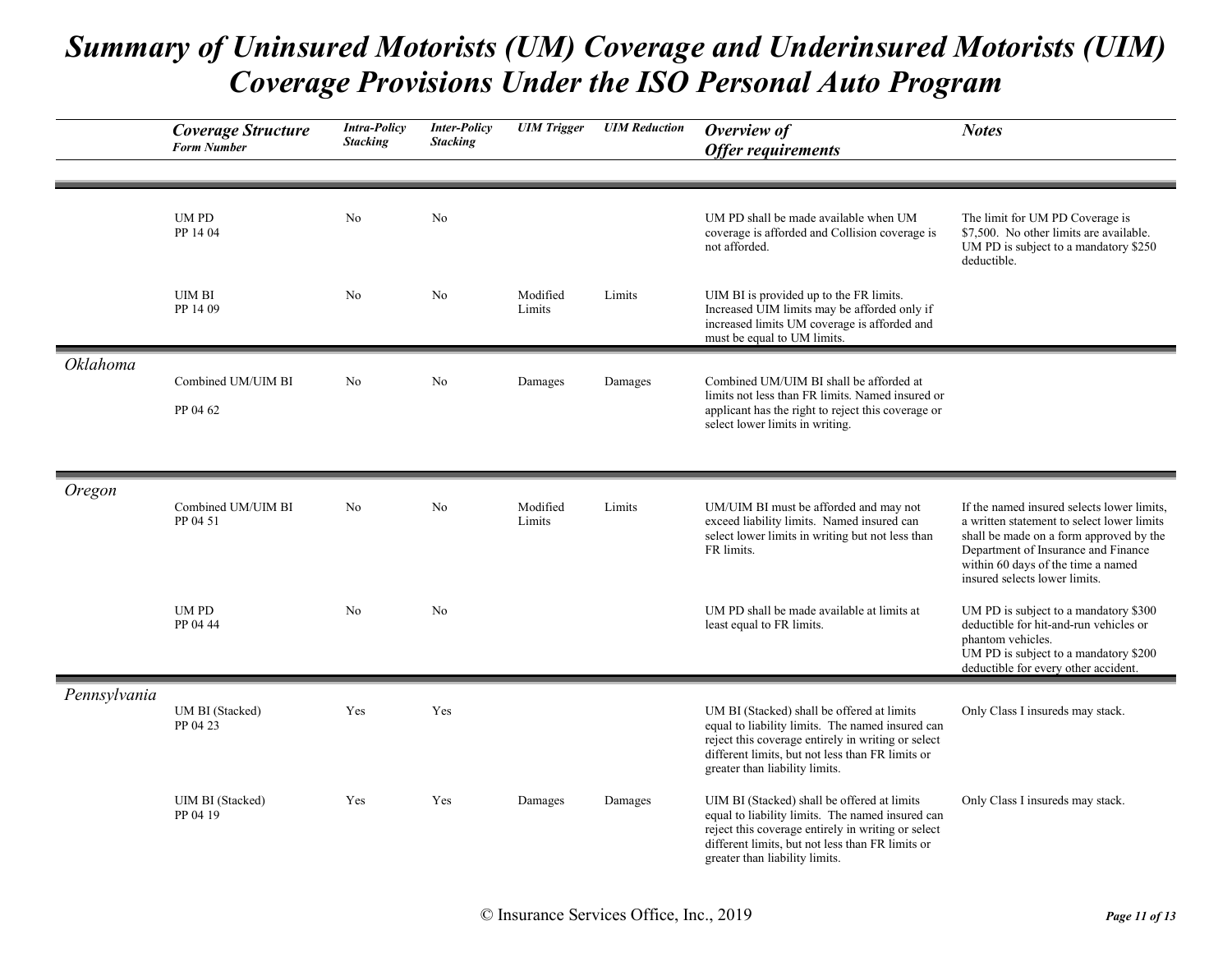|                | Coverage Structure<br><b>Form Number</b> | <b>Intra-Policy</b><br><b>Stacking</b> | <b>Inter-Policy</b><br><b>Stacking</b> | <b>UIM</b> Trigger | <b>UIM</b> Reduction | Overview of<br><b>Offer requirements</b>                                                                                                                                                                                                                      | <b>Notes</b>                                                                                                                                                                                                                                                                                                                                                                               |
|----------------|------------------------------------------|----------------------------------------|----------------------------------------|--------------------|----------------------|---------------------------------------------------------------------------------------------------------------------------------------------------------------------------------------------------------------------------------------------------------------|--------------------------------------------------------------------------------------------------------------------------------------------------------------------------------------------------------------------------------------------------------------------------------------------------------------------------------------------------------------------------------------------|
|                | UM BI (Non-Stacked)<br>PP 04 21          | N <sub>o</sub>                         | N <sub>o</sub>                         |                    |                      | The named insured shall be offered the option<br>to select UM BI (Non-Stacked). On a single<br>vehicle policy, the named insured must<br>purchase Non-Stacked or reject UM coverage<br>entirely.                                                              | To select non-stacked UM coverage, the<br>named insured must waive stacked limits<br>in writing on a form approved by the<br>Insurance Commissioner.                                                                                                                                                                                                                                       |
|                | UIM BI (Non-Stacked)<br>PP 04 17         | No                                     | N <sub>o</sub>                         | Damages            | Damages              | The named insured shall be offered the option<br>to select UIM BI (Non-Stacked). On a single<br>vehicle policy, the named insured must<br>purchase Non-Stacked or reject UIM coverage<br>entirely.                                                            | To select non-stacked UM coverage, the<br>named insured must waive stacked limits<br>in writing on a form approved by the<br>Insurance Commissioner.                                                                                                                                                                                                                                       |
| Puerto Rico    | <b>UMBI</b><br>PP 00 01                  | No                                     | No                                     |                    |                      | UM BI may be afforded only if liability<br>coverage is purchased. Increased limits may be<br>afforded but not in excess of liability limits.                                                                                                                  |                                                                                                                                                                                                                                                                                                                                                                                            |
|                | <b>UIM BI</b><br>PP 03 11                | No                                     | No                                     | Limits             | Limits               | UIM BI is provided under UM Coverage up to<br>FR limits. Increased UIM limits may be<br>afforded only if increased limits UM coverage<br>is afforded and must be equal to UM limits.                                                                          |                                                                                                                                                                                                                                                                                                                                                                                            |
| Rhode Island   | Combined UM/UIM BI<br>PP 04 90           | No                                     | Yes                                    | Damages            | Damages              | Combined UM/UIM BI shall be afforded on a<br>per policy basis, at limits equal to liability<br>limits. The named insured may select lower<br>limits but not less than FR limits.                                                                              |                                                                                                                                                                                                                                                                                                                                                                                            |
|                | Combined UM/UIM PD<br>PP 04 68           | N <sub>o</sub>                         | Yes                                    | Damages            | Damages              | Combined UM/UIM PD must be offered at a<br>minimum limit of \$25,000.<br>Combined UM/UIM PD shall be provided at a<br>minimum limit of \$25,000 if Collision coverage<br>is not provided unless such coverage is rejected<br>by the named insured in writing. | UM/UIM PD is subject to a mandatory<br>\$200 deductible.                                                                                                                                                                                                                                                                                                                                   |
| South Carolina | UM BI and UM PD<br>PP 04 65              | Yes                                    | Yes                                    |                    |                      | UM BI and UM PD shall be provided at limits<br>not less than FR limits. Increased limits shall<br>be offered but cannot exceed liability limits.<br>The named insured may reject this coverage.                                                               | Only Class I insureds may stack.<br>UM PD is subject to a mandatory \$200<br>deductible. If the named insured fails to<br>return a completed Offer of Optional<br>Additional Uninsured and Underinsured<br>Automobile Insurance Coverages form<br>to the insurer within 30 days, Uninsured<br>Motorists Coverage shall be provided at<br>limits equal to the policy's liability<br>limits. |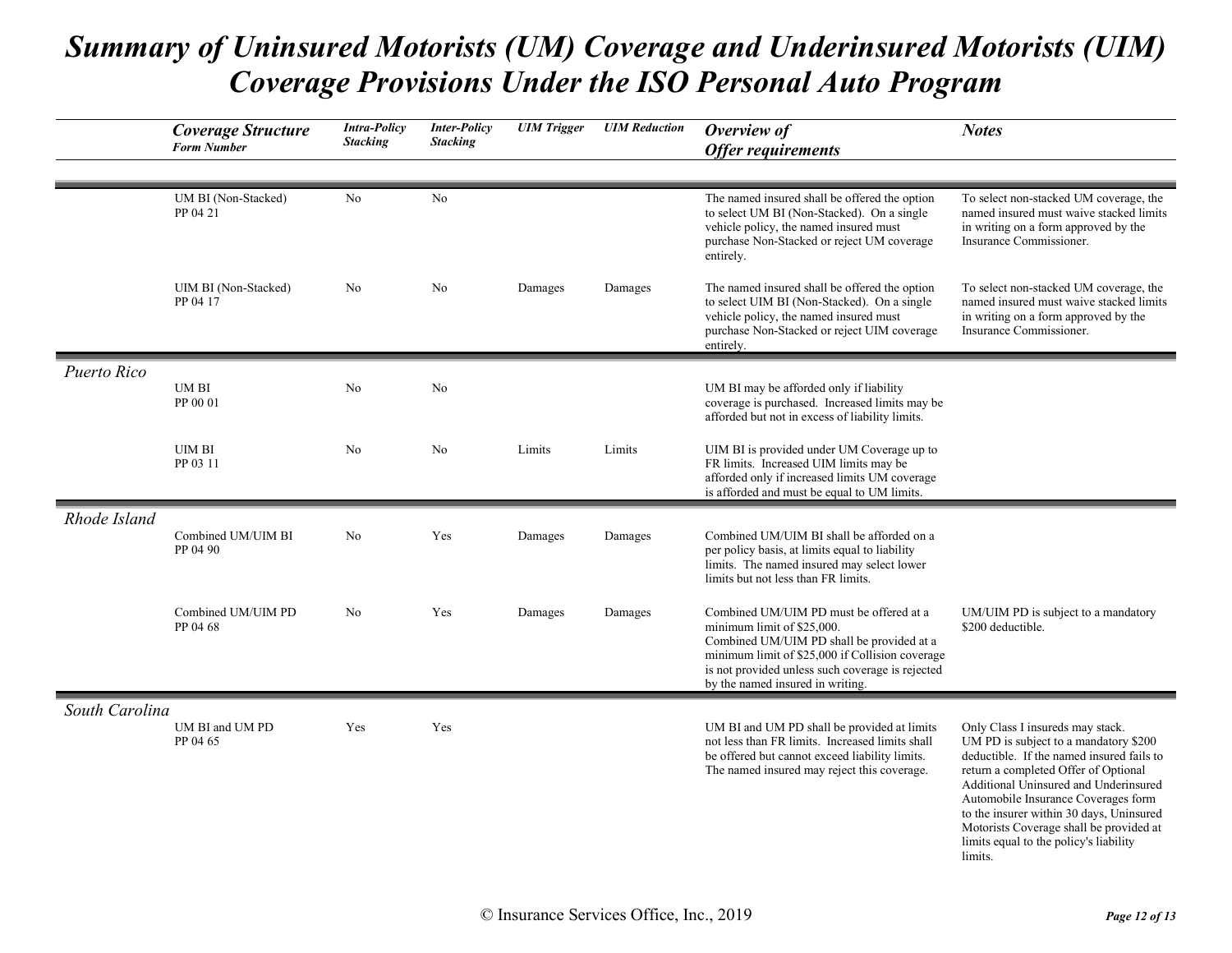|                     | <b>Coverage Structure</b><br><b>Form Number</b>        | <b>Intra-Policy</b><br><b>Stacking</b> | <b>Inter-Policy</b><br><b>Stacking</b> | <b>UIM</b> Trigger  | <b>UIM</b> Reduction | Overview of<br><b>Offer requirements</b>                                                                                                                                                                                                                    | <b>Notes</b>                                                                                                                                                                              |
|---------------------|--------------------------------------------------------|----------------------------------------|----------------------------------------|---------------------|----------------------|-------------------------------------------------------------------------------------------------------------------------------------------------------------------------------------------------------------------------------------------------------------|-------------------------------------------------------------------------------------------------------------------------------------------------------------------------------------------|
|                     | UIM BI and UIM PD<br>PP 04 88                          | Yes                                    | Yes                                    | Damages             | Damages              | UIM BI and UIM PD must be offered at limits<br>up to, but not in excess of liability limits. The<br>named insured may reject this coverage.                                                                                                                 | Only Class I insureds may stack. If the<br>named insured fails to return a<br>completed Offer of Optional Additional<br>Uninsured and Underinsured<br>Automobile Insurance Coverages form |
|                     |                                                        |                                        |                                        |                     |                      |                                                                                                                                                                                                                                                             | to the insurer within 30 days,<br>Underinsured Motorists Coverage shall<br>be provided at limits equal to the policy's<br>liability limits.                                               |
| <b>South Dakota</b> | UM BI<br>PP 00 01                                      | No                                     | No                                     |                     |                      | UM BI must be provided at limits equal to<br>liability limits. UM BI cannot exceed \$300,000<br>single limit or \$100/300 split limits unless the<br>insured requests higher limits.                                                                        |                                                                                                                                                                                           |
|                     | <b>UIM BI</b><br>PP 14 31                              | No                                     | No                                     | Damages             | Limits               | Increased limits must be provided at limits<br>equal to liability limits but cannot exceed<br>\$300,000 single limit or \$100/300 split limits<br>unless the insured requests higher limits.                                                                |                                                                                                                                                                                           |
| <i>Tennessee</i>    | Combined UM/UIM BI and<br><b>UM/UIM PD</b><br>PP 04 52 | No                                     | No                                     | Modified<br>Limits  | Limits               | Combined UM/UIM BI and UM/UIM PD must<br>be afforded at limits equal to liability limits.<br>Named insured has right to reject this coverage<br>or the PD portion only. The named insured can<br>select lower limits, but not less than FR limits.          | If UM BI coverage is purchased, the<br>named insured shall be provided an<br>opportunity to include UM/UIM PD.<br>UM/UIM PD is subject to a mandatory<br>\$200 deductible.                |
| Texas               | Combined UM/UIM BI and<br><b>UM/UIM PD</b><br>PP 14 10 | No                                     | No                                     | Modified<br>Damages | Damages              | Combined UM/UIM BI and<br>UM/UIM PD shall be afforded but may not be<br>in excess of the liability limits. The named<br>insured may reject the coverage in writing.                                                                                         | UM/UIM PD subject to a mandatory<br>\$250 deductible.                                                                                                                                     |
|                     |                                                        |                                        |                                        |                     |                      |                                                                                                                                                                                                                                                             |                                                                                                                                                                                           |
| Utah                | UM BI<br>PP 14 14                                      | No                                     | No                                     |                     |                      | UM BI shall be afforded at limits equal to the<br>lesser of 1) the liability limits; or 2) the<br>maximum UM limits made available by the<br>insurer. The named insured may reject such<br>coverage or select lower limits, but not less<br>than FR limits. | The rejection of coverage or selection of<br>lower limits must be in writing on a form<br>provided by the insurer.                                                                        |
|                     | <b>UMPD</b><br>PP 04 24                                | No                                     | No                                     |                     |                      | UM PD shall be made available if Collision<br>Coverage is not afforded.                                                                                                                                                                                     | UM PD is subject to a mandatory \$250<br>deductible.<br>The limit for UM PD coverage is \$3,500.<br>No other limits are available. The                                                    |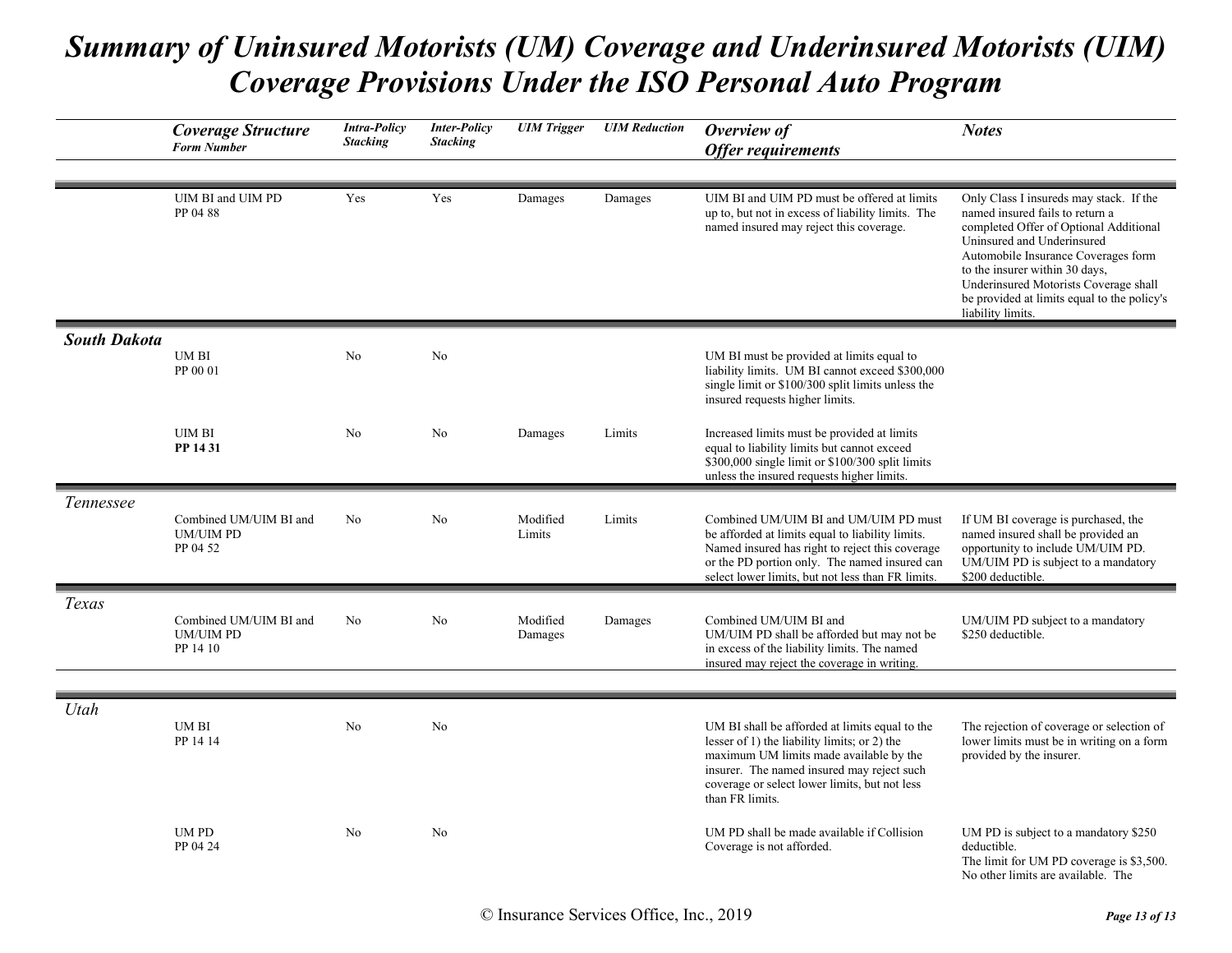|                | Coverage Structure<br><b>Form Number</b>               | <b>Intra-Policy</b><br><b>Stacking</b> | <b>Inter-Policy</b><br><b>Stacking</b> | <b>UIM</b> Trigger            | <b>UIM Reduction</b> | Overview of<br><b>Offer requirements</b>                                                                                                                                                                                                                                                                                                                                                                                                                                                                                                                                                                                                                                    | <b>Notes</b>                                                                                                                                                                              |
|----------------|--------------------------------------------------------|----------------------------------------|----------------------------------------|-------------------------------|----------------------|-----------------------------------------------------------------------------------------------------------------------------------------------------------------------------------------------------------------------------------------------------------------------------------------------------------------------------------------------------------------------------------------------------------------------------------------------------------------------------------------------------------------------------------------------------------------------------------------------------------------------------------------------------------------------------|-------------------------------------------------------------------------------------------------------------------------------------------------------------------------------------------|
|                |                                                        |                                        |                                        |                               |                      |                                                                                                                                                                                                                                                                                                                                                                                                                                                                                                                                                                                                                                                                             |                                                                                                                                                                                           |
|                |                                                        |                                        |                                        |                               |                      |                                                                                                                                                                                                                                                                                                                                                                                                                                                                                                                                                                                                                                                                             | rejection of coverage or selection of<br>lower limits must be in writing on a form<br>provided by the insurer.                                                                            |
|                | <b>UIM BI</b><br>PP 04 66                              | No                                     | No                                     | Damages                       | Damages              | UIM BI shall be afforded at limits equal to the<br>lesser of 1). the liability limits; or 2) the<br>maximum UIM limits made available by the<br>insurer. The named insured may reject such<br>coverage or select lower limits equal to at least<br>\$10/20 split limits or \$20,000 single limit.                                                                                                                                                                                                                                                                                                                                                                           | The rejection of coverage or selection of<br>lower limits must be in writing on a form<br>provided by the insurer.                                                                        |
| Vermont        |                                                        |                                        |                                        |                               |                      |                                                                                                                                                                                                                                                                                                                                                                                                                                                                                                                                                                                                                                                                             |                                                                                                                                                                                           |
|                | Combined UM/UIM BI and<br><b>UM/UIM PD</b><br>PP 04 96 | No                                     | Yes                                    | Modified<br>Limits            | Limits               | UM/UIM BI and UM/UIM PD must be<br>afforded at limits:<br>1) equal to liability limits if BI liability limit is<br>greater than \$100,000 single limit or \$50/100<br>split limits;<br>2) of \$100,000 single limit UM/UIM BI if<br>single limit liability limit is equal or less than<br>$$100,000;$ or<br>3) of \$50/100 split limits UM/UIM BI if<br>liability limit is equal to or less than \$50/100.<br>For policies with BI limits greater than<br>\$100,000 single limit or \$50/100 split limits,<br>named insured can reject increased UM BI in<br>writing and select lower limits subject to a<br>minimum of \$100,000 single limit or \$50/100<br>split limits. | UM/UIM PD is subject to a mandatory<br>\$150 deductible.<br>UM/UIM PD must be afforded at a limit<br>of \$10,000 per claim. No other limits<br>are available.                             |
| Virgin Islands |                                                        |                                        |                                        |                               |                      |                                                                                                                                                                                                                                                                                                                                                                                                                                                                                                                                                                                                                                                                             |                                                                                                                                                                                           |
|                | UM BI<br>PP 00 01                                      | N <sub>o</sub>                         | No                                     |                               |                      | UM BI may be afforded only if liability<br>coverage is purchased. Increased limits may be<br>afforded but not in excess of liability limits.                                                                                                                                                                                                                                                                                                                                                                                                                                                                                                                                |                                                                                                                                                                                           |
|                | <b>UIM BI</b><br>PP 03 11                              | No                                     | No                                     | Limits                        | Limits               | UIM BI is provided under UM Coverage up to<br>FR limits. Increased UIM limits may be<br>afforded only if increased limits UM coverage<br>is afforded and must be equal to UM limits.                                                                                                                                                                                                                                                                                                                                                                                                                                                                                        |                                                                                                                                                                                           |
| Virginia       |                                                        |                                        |                                        |                               |                      |                                                                                                                                                                                                                                                                                                                                                                                                                                                                                                                                                                                                                                                                             |                                                                                                                                                                                           |
|                | Combined UM/UIM BI and<br><b>UM/UIM PD</b><br>PP 14 03 | No                                     | Yes                                    | Stacked<br>Modified<br>Limits | Limits               | Combined UM/UIM BI and UM/UIM PD shall<br>be afforded at limits equal to the liability limits<br>on the policy. Named insured must reject in<br>writing and can select lower limits but not less<br>than FR limits.                                                                                                                                                                                                                                                                                                                                                                                                                                                         | UM/UIM PD is subject to a mandatory<br>\$200 deductible for accidents involving<br>a hit-and-run vehicle.<br>Inter-Policy stacking-Refer to<br>Amendment of Policy Provisions PP 01<br>99 |

*Washington*